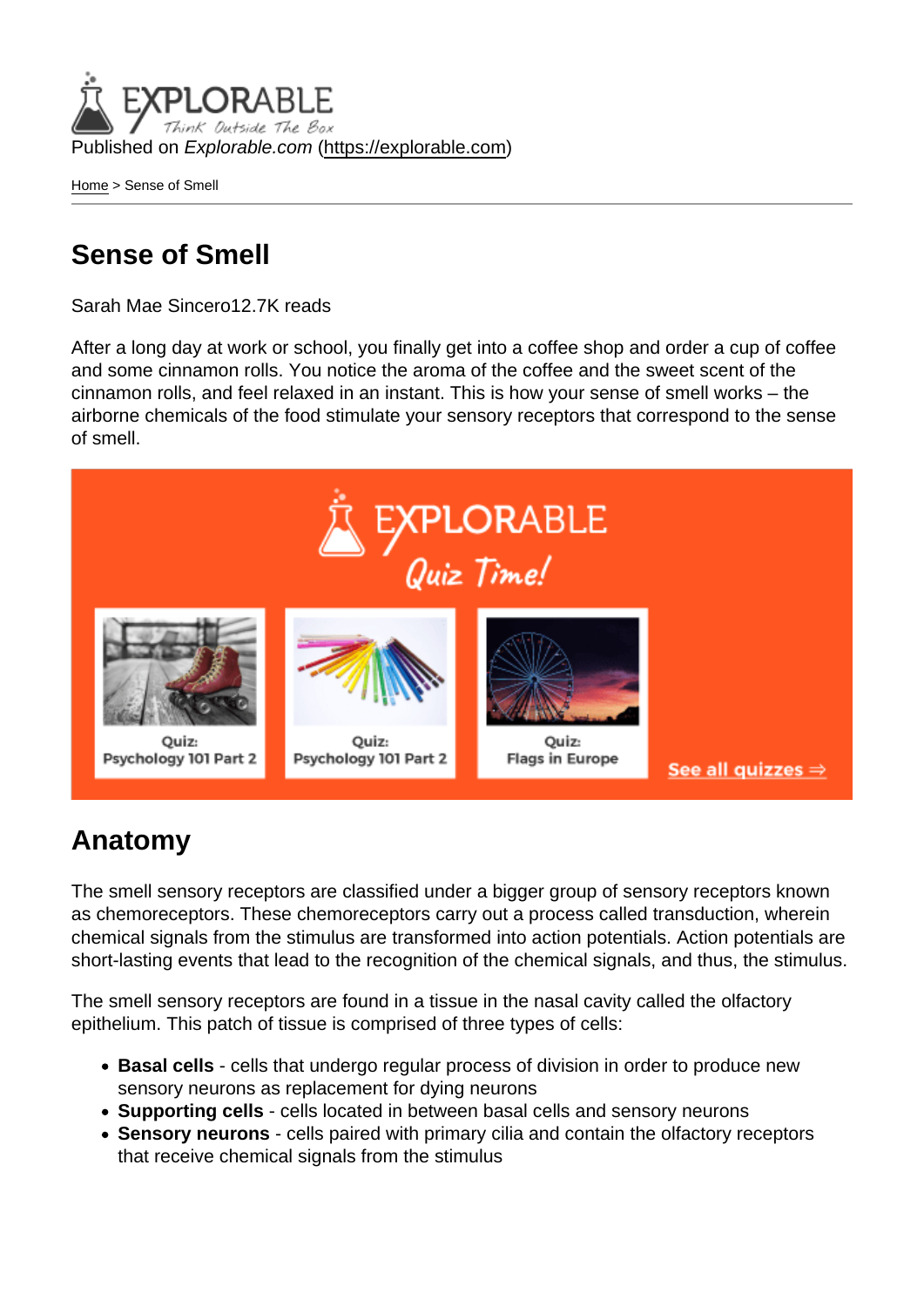Cilia are hair-like protuberances that are necessary for processing molecules that we smell, also known as "odorant molecules". The cilia of sensory neurons are covered with mucus where the odorant molecules are dissolved. Once dissolved, the molecules undergo a binding process which activate the G protein in the sensory receptor. When G protein is activated, the enzyme on the cilia begins to work by catalyzing the conversion of ATP (cell energy). This leads to the sodium (Na+) electrolytes to enter the cell. Once there's an influx of sodium, the plasma membrane's potential is continuously reduced, a process called depolarization. When the depolarization of the plasma membrane reaches its limit or threshold, an action potential is generated.

The action potential is then transferred by the olfactory nerve to the brain. The brain processes the action potential as a sensory information, and once the brain is done evaluating it, a normal person would be able to recognize and perceive the particular odor.

Photo by

Zachary Veach

## Different Odors

There are thousands of odors around us, yet our [sense of smell](http://users.rcn.com/jkimball.ma.ultranet/BiologyPages/O/Olfaction.html) [1] only includes one kind of cell. How can we differentiate one odor from another then? Many scientists agree that each olfactory receptor is able to bind to different kinds of odorants according the odorant chemicals' intensity. For example: